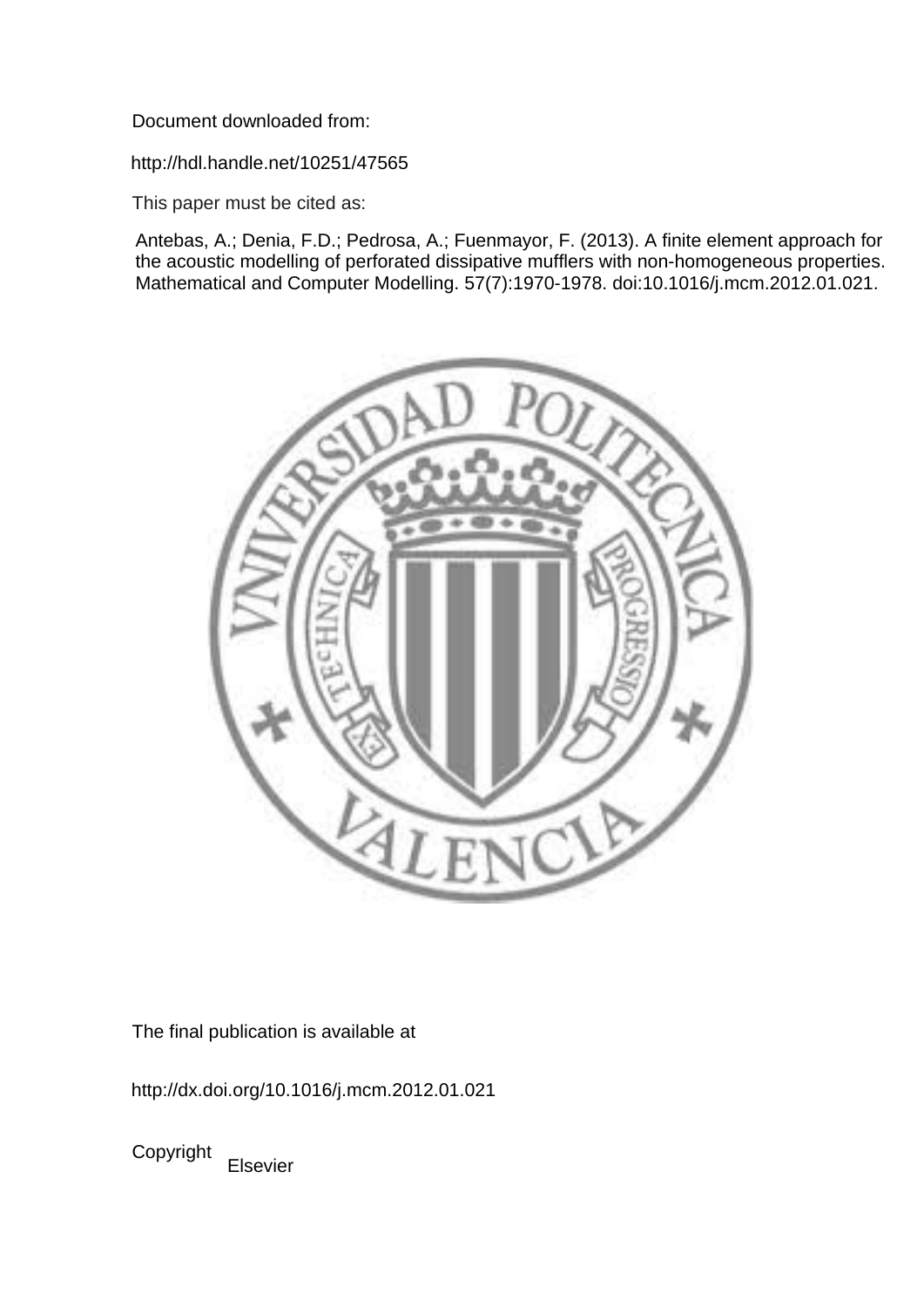# A finite element approach for the acoustic modelling of perforated dissipative mufflers with non-homogeneous properties.

A.G. Antebas, F.D. Denia<sup>∗</sup> , A.M. Pedrosa, F.J. Fuenmayor

*Centro de Investigacio´n de Tecnolog´ıa de Veh´ıculos, Universitat Polite`cnica de Vale`ncia, Camino de Vera s/n, 46022 Valencia, Spain.*

## **Abstract**

In this work, a finite element approach is presented for modelling sound propagation in perforated dissipative mufflers with non-homogeneous properties. The spatial variations of the acoustic properties can arise, for example, from uneven filling processes during manufacture and degradation associated with the flow of soot particles within the absorbent material. First, the finite element method is applied to the wave equation for a propagation medium with variable properties (outer chamber with absorbent material) and a homogeneous medium (central passage). For the case of a dissipative muffler, the characterization of the absorbent material is carried out by means of its equivalent complex density and speed of sound. To account for the spatial variations of these properties, a coordinate-dependent function is proposed for the filling density of the absorbent material. The coupling between the outer chamber and the central passage is achieved by using the acoustic impedance of the perforated central pipe, that relates the acoustic pressure jump and the normal velocity through the perforations. The acoustic impedance of the perforated central duct includes the influence of the absorbent material and therefore a spatial variation of the impedance is also taken into account. A detailed study is then presented to assess the influence of the heterogeneous properties and the perforated duct porosity on the acoustic attenuation performanceof the muffler.

*Keywords:* heterogeneous absorbent material, muffler, finite element approach, variable filling density

# **1. Introduction**

Due to their broadband characteristics at mid to high frequencies, the dissipative mufflers have been widely used in vehicle exhaust systems. Although plane wave models [1] are available for the prediction of the sound attenuation of mufflers at low frequency, multidimensional analytical techniques [2–4] and numerical methods [5–10] are required for higher frequencies and to consider, for example, the propagation of higher order modes. While multidimensional analytical methods are desirable due to their low computational effort, they are not capable to

<sup>∗</sup> Corresponding author. Tel.: +34 963877007 Ext: 76225; fax: +34 963877629.

*Email address:* [fdenia@mcm.upv.es\(](mailto:fdenia@mcm.upv.es)F.D. Denia)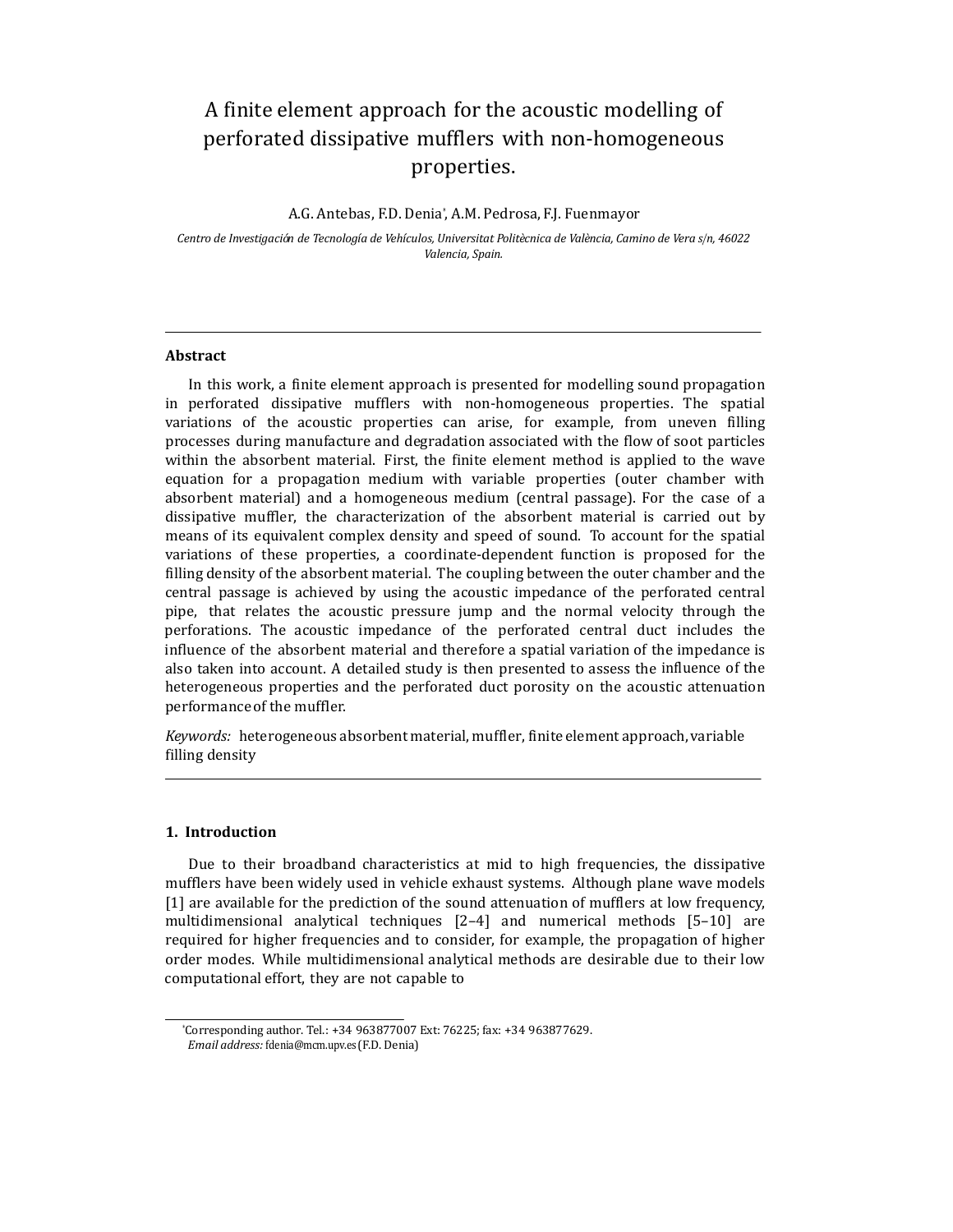model complex silencer geometries or non-homogeneous properties. For this reason, numerical techniques have found favour for modelling complex geometries and arbitrary boundary conditions. Among the numerical methods, the finite element method (FEM) is widely used and relevant literature can be found regarding the acoustic modelling of silencers. Young and Crocker [5] applied the finite element method to reactive concentric expansion silencers to predict their transmission loss. Kagawa et al. [11] and Craggs [12] studied the transmission loss of a lined expansion muffler assuming a locally reacting effect of the absorbent material. Finite element models for bulk reacting absorbent materials were presented by Kirby to consider perforated dissipative mufflers with homogeneous properties  $[13, 14]$ . Elnady et al.  $[15]$  used the finite element method to validate their proposed approach for modelling perforated pipes.

In the previous works, the absorbent materials considered were assumed to be homogeneous. However, in realistic cases of automotive silencers, this assumption is not always fulfilled and heterogeneous acoustic properties of the fibrous materials appear. The presence of these nonhomogeneous properties may arise, for example, from uneven filling processes in dissipative mufflers [2, 16] and degradation produced by the flow of soot particles within the absorbent material [17]. These two phenomena can cause significant variation in the filling density of the fibrous material, which as a consequence leads to heterogeneity of its equivalent complex density and speed of sound. To the authors' knowledge, the only reference in the literature that tried to model dissipative mufflers with heterogeneous fibrous material was the work of Peat and Rathi [6]. In this case, the heterogeneity was associated with the mean flow induced in the absorbent material.

In Ref. [6] no perforated duct was considered and the fibrous material was exposed directly to the gas in the central airway. However, in the automotive silencers, a perforated screen is usually placed to protect the fibrous material and to reduce static pressure losses over the silencer. The acoustic impedance of a perforated surface in absence of absorbent material was studied by Sullivan and Crocker [18]. Kirby and Cummings [19] obtained a semiempirical relationship for the acoustic impedance of perforated plates with a porous material backing the perforations, which depends upon various parameters including the equivalent complex density. Futher investigations were carried out by Lee et al. [20] to account for the influence of the absorbent propagation medium on acoustic behaviour of the perforated screen. When the bulk reacting material in contact with the perforations is considered to be homogeneous, the acoustic impedance of the perforated plate is constant from a spatial point of view [3, 4, 21]. However, in the case of non-homogeneous porous backing material, a modified expression of the acoustic impedance must be regarded to account for the spatial coordinate dependence of the equivalent properties.

## **2. Mathematical approach**

#### *2.1. Finite element formulation*

Figure 1 shows the perforated dissipative muffler studied in this work, which consists of a perforated duct surrounded by a non-homogeneous absorbent material. The subdomains of the central airway and the absorbent material are denoted by  $\Omega_a$  and  $\Omega_m$ , respectively, while  $\Gamma_a$ and Γ*<sup>m</sup>* represent their boundary surfaces which are supposed to satisfy the rigid wall boundary condition [1], except for the inlet and outlet sections  $\Gamma_i$  and  $\Gamma_o$  and the perforated duct surface  $Γ<sub>p</sub>$ . The central passage with air is characterized by the density  $ρ<sub>0</sub>$  and the speed of sound  $c<sub>0</sub>$ , while its perforated surface is considered by means of the acoustic impedance  $\tilde{Z}_p$ . To account for the heterogeneous properties of the absorbent material, the equivalent complex density  $\rho_m(\mathbf{x})$  and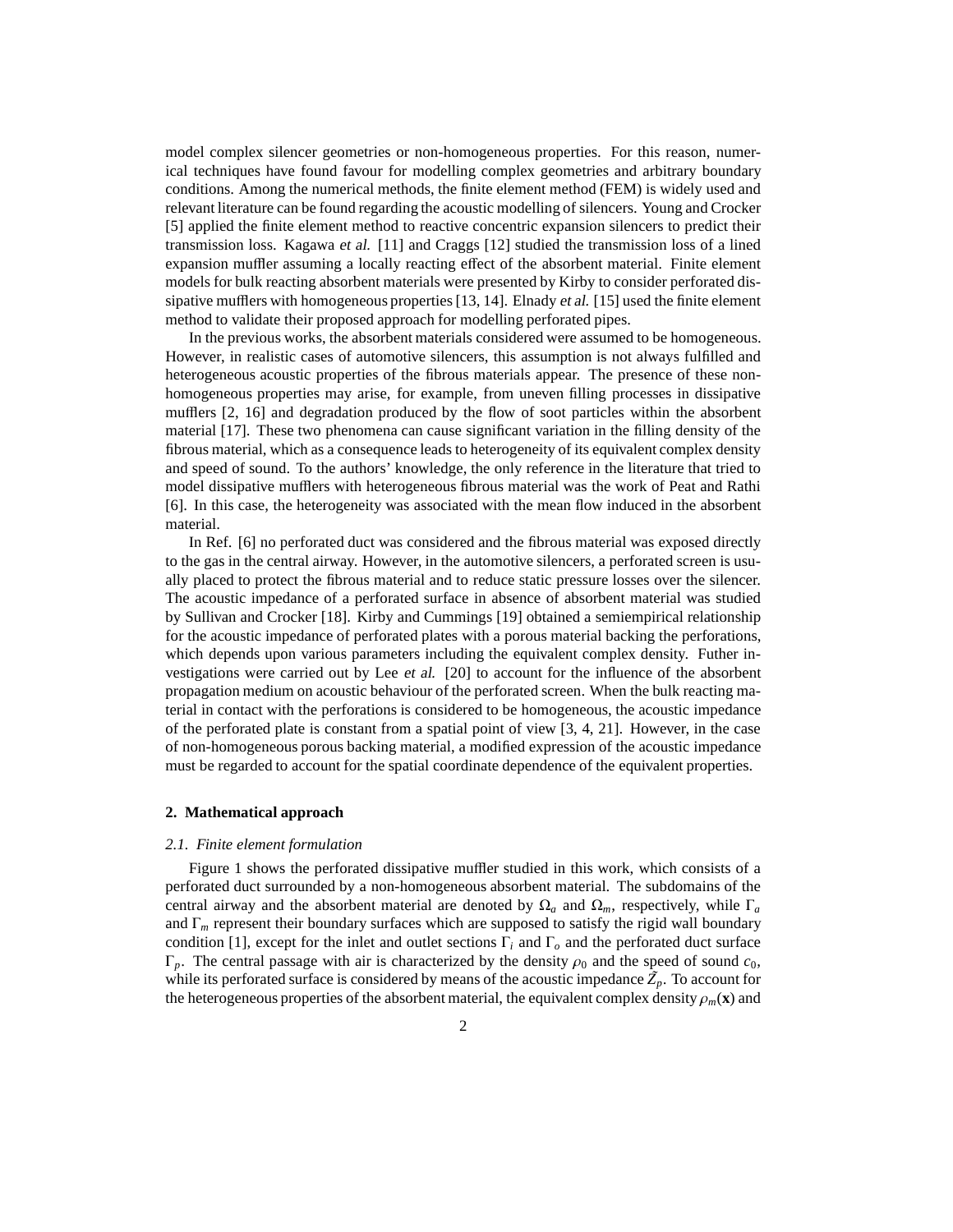speed of sound  $c_m(\mathbf{x})$  [22] are coordinate-dependent, which leads to spatial variations of  $\tilde{Z}_p(\mathbf{x})$  as well. Further details will be provided in Sec. 2.2 and 2.3.



Figure 1: Perforated dissipative silencer with heterogeneous absorbent material.

For the central airway, the wave propagation is governed by the well-known Helmholtz equation [1],

$$
\nabla^2 P_a + k_0^2 P_a = 0 \tag{1}
$$

with  $\nabla^2$  being the Laplacian operator,  $P_a$  the acoustic pressure and  $k_0$  the wavenumber in the air, defined as the ratio of the angular frequency  $\omega$  to the speed of sound  $c_0$ .

In the heterogeneous absorbent material, the wave propagation is given by the equation [23],

$$
\nabla \left(\frac{1}{\rho_m} \nabla P_m\right) + \frac{1}{\rho_m} k_m^2 P_m = 0
$$
\n(2)

where  $k_m(\mathbf{x}) = \omega/c_m(\mathbf{x})$  is the equivalent complex wavenumber associated with the heterogeneous absorbent material.

By using the finite element method, the acoustic pressure within element *e* of the silencer is approximated by trial functions [24], which leads to

$$
P_a = \sum_{i=1}^{N_{npe}} N_i \tilde{P}_{a_i}^e = \mathbf{N} \tilde{P}_a^e
$$
 (3)

$$
P_m = \sum_{i=1}^{N_{npe}} N_i \tilde{P}_{m_i}^e = \mathbf{N} \tilde{\mathbf{P}}_m^e
$$
 (4)

where  $\tilde{P}_{a_i}^e$  and  $\tilde{P}_{m_i}^e$  are the nodal pressures,  $N_i$  are the shape functions and  $N_{npe}$  is the number of nodes per element. By applying the method of weighted residuals in combination with the Galerkin approach [24], and after using Green's theorem, the weighted residual associated with the subdomain  $\Omega_a$  can be written as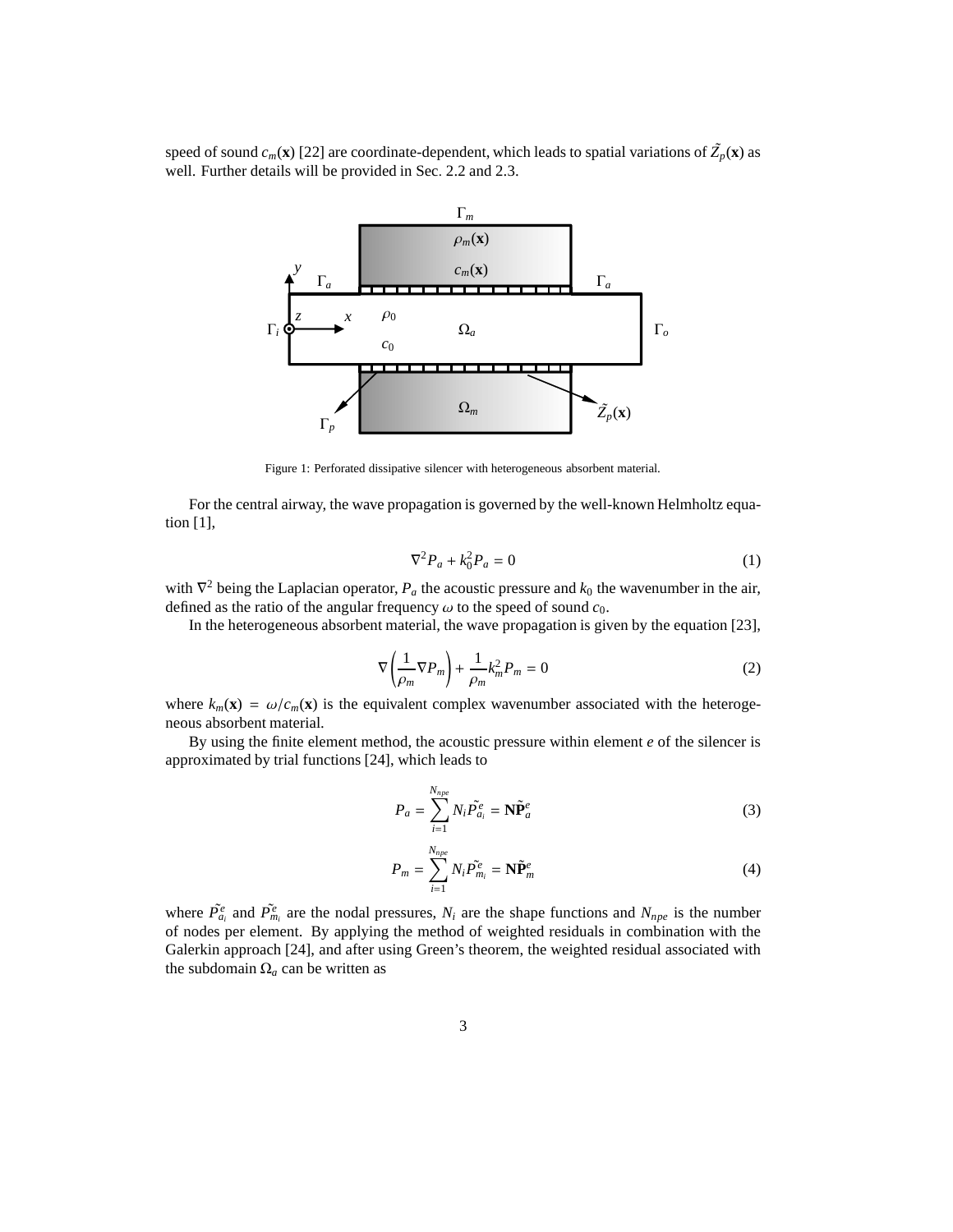$$
\sum_{e=1}^{N_e^a} \left( \int_{\Omega_a^e} \nabla^{\mathsf{T}} \mathbf{N} \nabla \mathbf{N} \mathrm{d}\Omega - k_0^2 \int_{\Omega_a^e} \mathbf{N}^{\mathsf{T}} \mathbf{N} \mathrm{d}\Omega \right) \tilde{\mathbf{P}}_a^e = \sum_{e=1}^{N_e^a} \int_{\Gamma_a^e} \mathbf{N}^{\mathsf{T}} \frac{\partial P_a}{\partial n} \mathrm{d}\Gamma \tag{5}
$$

and the weighted residual of subdomain Ω*<sup>m</sup>* is

$$
\sum_{e=1}^{N_e^m} \left( \int_{\Omega_m^e} \frac{1}{\rho_m} \nabla^{\mathsf{T}} \mathbf{N} \nabla \mathbf{N} \mathrm{d}\Omega - \int_{\Omega_m^e} \frac{k_m^2}{\rho_m} \mathbf{N}^{\mathsf{T}} \mathbf{N} \mathrm{d}\Omega \right) \tilde{\mathbf{P}}_m^e = \sum_{e=1}^{N_e^m} \int_{\Gamma_m^e} \frac{1}{\rho_m} \mathbf{N}^{\mathsf{T}} \frac{\partial P_m}{\partial n} \mathrm{d}\Gamma \tag{6}
$$

where  $N_e^a$  and  $N_e^m$  are the number of finite elements in the central perforated duct and the absorbent material subdomains, respectively, and *n* is the outward unit vector.

As the rigid wall condition is satisfied at the boundary  $\Gamma_a - \Gamma_p - \Gamma_i - \Gamma_o$ , the right side integral of Eq. (5) is only taken over the perforated duct boundary  $\Gamma_p$  and the inlet and outlet surfaces, denoted by Γ*<sup>i</sup>* and Γ*o*, respectively. To evaluate the contribution of the perforated boundary Γ*<sup>p</sup>* on the surface integral, the relation that defines the acoustic impedance of the perforated duct must be taken into account [1]. By using the Euler's equation, the normal pressure gradient at the perforated surface in the central airway can be expressed as,

$$
\frac{\partial P_a}{\partial n} = -\rho_0 \frac{\partial U_{n_a}}{\partial t} = -j\rho_0 \omega U_{n_a} \tag{7}
$$

 $U_{n_a}$  being the acoustic velocity normal to the perforations at the interface.

The acoustic impedance of the perforated surface is defined as the ratio of the acoustic pressure jump across the perforations to the normal acoustic velocity, and can be written as,

$$
\tilde{Z}_p = \frac{P_a - P_m}{U_{n_a}}\tag{8}
$$

After substituting Eq. (8) into Eq. (7), the normal pressure gradient associated with the perforated duct in the central airway is expressed as

$$
\frac{\partial P_a}{\partial n} = -j\rho_0 \omega \frac{P_a - P_m}{\tilde{Z}_p} \tag{9}
$$

Introducing Eqs. (3) and (4) into Eq. (9), yields for element *e*

$$
\frac{\partial P_a}{\partial n} = -j\rho_0 \omega \frac{\mathbf{N} \tilde{\mathbf{P}}_a^e - \mathbf{N} \tilde{\mathbf{P}}_m^e}{\tilde{Z}_p} \tag{10}
$$

A similar procedure is applied to calculate the right side integral of Eq. (6). In this case, only the contribution of the perforated boundary  $\Gamma_p$  is computed. By considering Euler's equation, the normal pressure gradient at the perforated surface in the heterogeneous absorbent material is given by

$$
\frac{\partial P_m}{\partial n} = -\rho_m \frac{\partial U_{n_m}}{\partial t} = -j\rho_m \omega U_{n_m}
$$
\n(11)

where  $U_{n_m}$  is the normal velocity at the interface. Considering the continuity of the normal particle velocity and taking into account that the outward unit vectors in the direction normal to the interface of both regions are opposite, the relation  $(U_{n_a} = -U_{n_m})$  is satisfied [25], which yields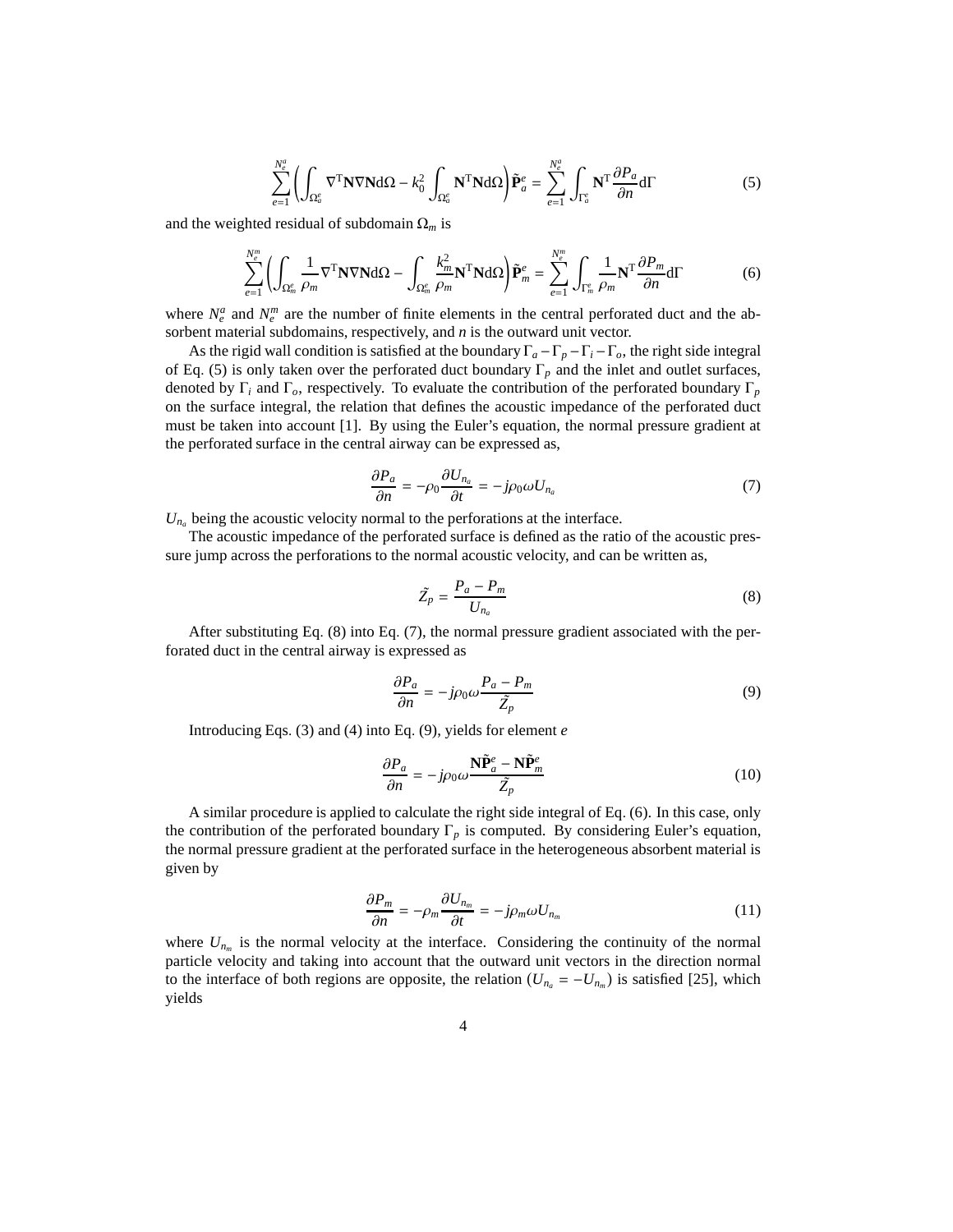$$
\frac{\partial P_m}{\partial n} = j \rho_m \omega \frac{P_a - P_m}{\tilde{Z_p}}
$$
(12)

Substituting the trial solutions expressed by Eqs. (3) and (4) into Eq. (12), gives

$$
\frac{\partial P_m}{\partial n} = j \rho_m \omega \frac{\mathbf{N} \tilde{\mathbf{P}}_a^e - \mathbf{N} \tilde{\mathbf{P}}_m^e}{\tilde{Z}_p}
$$
(13)

Replacing the normal pressure gradient in Eq. (5) by Eq. (10), yields

$$
\sum_{e=1}^{N_e^a} \left( \int_{\Omega_a^e} \nabla^{\mathbf{T}} \mathbf{N} \nabla \mathbf{N} d\Omega - k_0^2 \int_{\Omega_a^e} \mathbf{N}^{\mathbf{T}} \mathbf{N} d\Omega \right) \tilde{\mathbf{P}}_a^e = \sum_{e=1}^{N_e^a} \int_{\Gamma_a^e \cap \Gamma_i} \mathbf{N}^{\mathbf{T}} \frac{\partial P_a}{\partial n} d\Gamma + \sum_{e=1}^{N_e^a} \int_{\Gamma_a^e \cap \Gamma_o} \mathbf{N}^{\mathbf{T}} \frac{\partial P_a}{\partial n} d\Gamma - j \rho_0 \omega \sum_{e=1}^{N_e^a} \int_{\Gamma_a^e \cap \Gamma_p} \frac{1}{\tilde{Z}_p} \mathbf{N}^{\mathbf{T}} (\mathbf{N} \tilde{\mathbf{P}}_a^e - \mathbf{N} \tilde{\mathbf{P}}_m^e) d\Gamma
$$
\n(14)

where the integrals over Γ*<sup>i</sup>* and Γ*<sup>o</sup>* are associated with the usual excitation boundary conditions [1] and the integral over  $\Gamma_p$  represents a coupling term between  $\Omega_a$  and  $\Omega_m$ .

Similarly, after substituting Eq. (13) into Eq. (6), the weighted residual related to the heterogeneous absorbent material subdomain is expressed as

$$
\sum_{e=1}^{N_e^m} \left( \int_{\Omega_m^e} \frac{1}{\rho_m} \nabla^{\mathsf{T}} \mathbf{N} \nabla \mathbf{N} d\Omega - \int_{\Omega_m^e} \frac{k_m^2}{\rho_m} \mathbf{N}^{\mathsf{T}} \mathbf{N} d\Omega \right) \tilde{\mathbf{P}}_m^e =
$$
\n
$$
j\omega \sum_{e=1}^{N_e^m} \int_{\Gamma_m^e \cap \Gamma_p} \frac{1}{\tilde{Z}_p} \mathbf{N}^{\mathsf{T}} \left( \mathbf{N} \tilde{\mathbf{P}}_a^e - \mathbf{N} \tilde{\mathbf{P}}_m^e \right) d\Gamma
$$
\n(15)

To get a more compact form of Eq. (14) associated with the airway subdomain, the following matrices have been defined

$$
\mathbf{K}_a = \sum_{e=1}^{N_e^a} \int_{\Omega_a^e} \nabla^{\mathrm{T}} \mathbf{N} \nabla \mathbf{N} \mathrm{d}\Omega \tag{16}
$$

$$
\mathbf{M}_a = \frac{1}{c_0^2} \sum_{e=1}^{N_e^a} \int_{\Omega_a^e} \mathbf{N}^T \mathbf{N} d\Omega
$$
 (17)

$$
\mathbf{C}_{aa} = \rho_0 \sum_{e=1}^{N_e^a} \int_{\Gamma_a^e \cap \Gamma_p} \frac{1}{\tilde{Z}_p} \mathbf{N}^T \mathbf{N} d\Gamma
$$
 (18)

$$
\mathbf{C}_{am} = -\rho_0 \sum_{e=1}^{N_e^a} \int_{\Gamma_a^e \cap \Gamma_p} \frac{1}{\tilde{Z}_p} \mathbf{N}^{\mathrm{T}} \mathbf{N} d\Gamma \tag{19}
$$

$$
\mathbf{F}_a = \sum_{e=1}^{N_e^a} \int_{\Gamma_a^e \cap \Gamma_i} \mathbf{N}^{\mathrm{T}} \frac{\partial P_a}{\partial n} d\Gamma + \sum_{e=1}^{N_e^a} \int_{\Gamma_a^e \cap \Gamma_o} \mathbf{N}^{\mathrm{T}} \frac{\partial P_a}{\partial n} d\Gamma \tag{20}
$$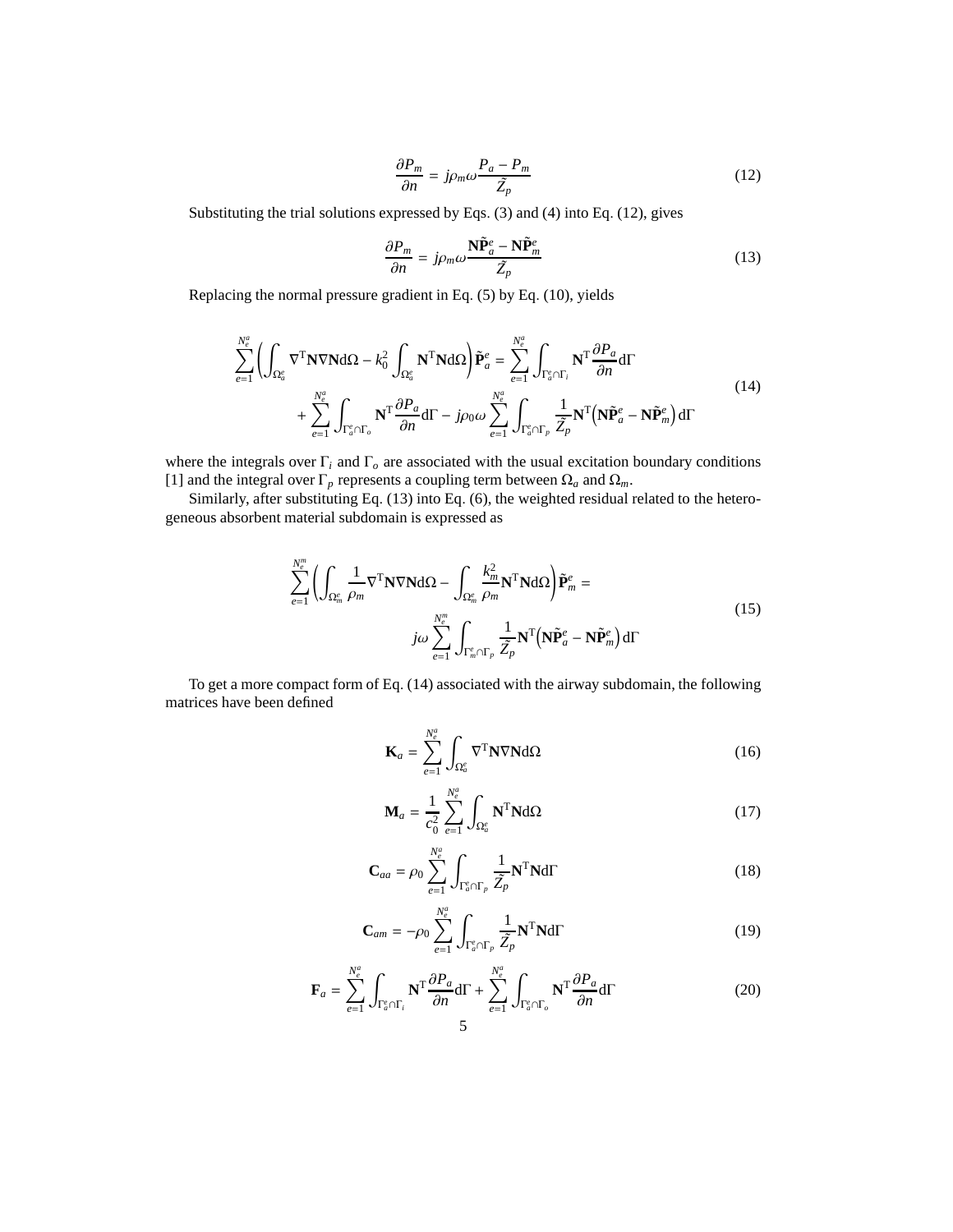that leads, after some operations, to

$$
\left(\mathbf{K}_a + j\omega \mathbf{C}_{aa} - \omega^2 \mathbf{M}_a\right) \tilde{\mathbf{P}}_a + j\omega \mathbf{C}_{am} \tilde{\mathbf{P}}_m = \mathbf{F}_a \tag{21}
$$

Regarding Eq. (15) the following notation is introduced

$$
\mathbf{K}_{m} = \sum_{e=1}^{N_{e}^{m}} \int_{\Omega_{m}^{e}} \frac{1}{\rho_{m}} \nabla^{\mathrm{T}} \mathbf{N} \nabla \mathbf{N} \mathrm{d}\Omega \qquad (22)
$$

$$
\mathbf{M}_{m} = \sum_{e=1}^{N_{e}^{m}} \int_{\Omega_{m}^{e}} \frac{1}{\rho_{m}} \frac{1}{c_{m}^{2}} \mathbf{N}^{\mathrm{T}} \mathbf{N} d\Omega
$$
 (23)

$$
\mathbf{C}_{ma} = -\sum_{e=1}^{N_e^m} \int_{\Gamma_m^e \cap \Gamma_p} \frac{1}{\tilde{Z}_p} \mathbf{N}^{\mathrm{T}} \mathbf{N} d\Gamma \tag{24}
$$

$$
\mathbf{C}_{mm} = \sum_{e=1}^{N_e^m} \int_{\Gamma_m^e \cap \Gamma_p} \frac{1}{\tilde{Z}_p} \mathbf{N}^{\mathrm{T}} \mathbf{N} \mathrm{d}\Gamma \tag{25}
$$

Now Eq. (15) can be expressed in the following compact form

$$
\left(\mathbf{K}_m + j\omega\mathbf{C}_{mm} - \omega^2\mathbf{M}_m\right)\tilde{\mathbf{P}}_m + j\omega\mathbf{C}_{ma}\tilde{\mathbf{P}}_a = \mathbf{0}
$$
 (26)

Gauss quadrature integration is used to evaluate integrals Eqs. (16)-(19) and Eqs. (22)-(25). Special attention must be paid to include accurately the spatial variations of the heterogeneous properties  $\rho_m$ ,  $c_m$  and  $\tilde{Z_p}$ .

Finally, Eqs. (21) and (26) can be written in matrix form as

$$
\begin{pmatrix} \begin{bmatrix} \mathbf{K}_a & \mathbf{0} \\ \mathbf{0} & \mathbf{K}_m \end{bmatrix} + j\omega \begin{bmatrix} \mathbf{C}_{aa} & \mathbf{C}_{am} \\ \mathbf{C}_{ma} & \mathbf{C}_{mm} \end{bmatrix} - \omega^2 \begin{bmatrix} \mathbf{M}_a & \mathbf{0} \\ \mathbf{0} & \mathbf{M}_m \end{bmatrix} \begin{Bmatrix} \tilde{\mathbf{P}}_a \\ \tilde{\mathbf{P}}_m \end{Bmatrix} = \begin{Bmatrix} \mathbf{F}_a \\ \mathbf{0} \end{Bmatrix}
$$
(27)

The final system of equations can be solved for a given pressure field once the prescribed pressures have been applied. After solving Eq. (27), the transmission loss (TL) can be evaluated to study the acoustic performance of the dissipative muffler. This parameter is defined as the difference between the sound power incident on an acoustic filter and the sound power transmitted downstream considering an anechoic termination and can be calculated by [1]

$$
TL = 20 \log_{10} \frac{P_{inc}}{P_{trans}} \tag{28}
$$

where *Pinc* and *Ptrans* are the incident and transmitted pressures, respectively.

## *2.2. Heterogeneous acoustic properties of the absorbent material*

The acoustic behaviour of the absorbent materials considered in the literature can be described by the equivalent characteristic impedance  $Z_m = \rho_m c_m$  and wavenumber  $k_m = \omega/c_m$ . These complex and frequency dependent properties have usually a constant value from a spatial point of view throughout the fibrous material domain, assuming a homogeneous steady airflow resistivity *R* [3, 4, 21]. The resistivity can be related to the filling density  $\rho_c$  by means of [26]

$$
R = A_1 \rho_c^{A_2} \tag{29}
$$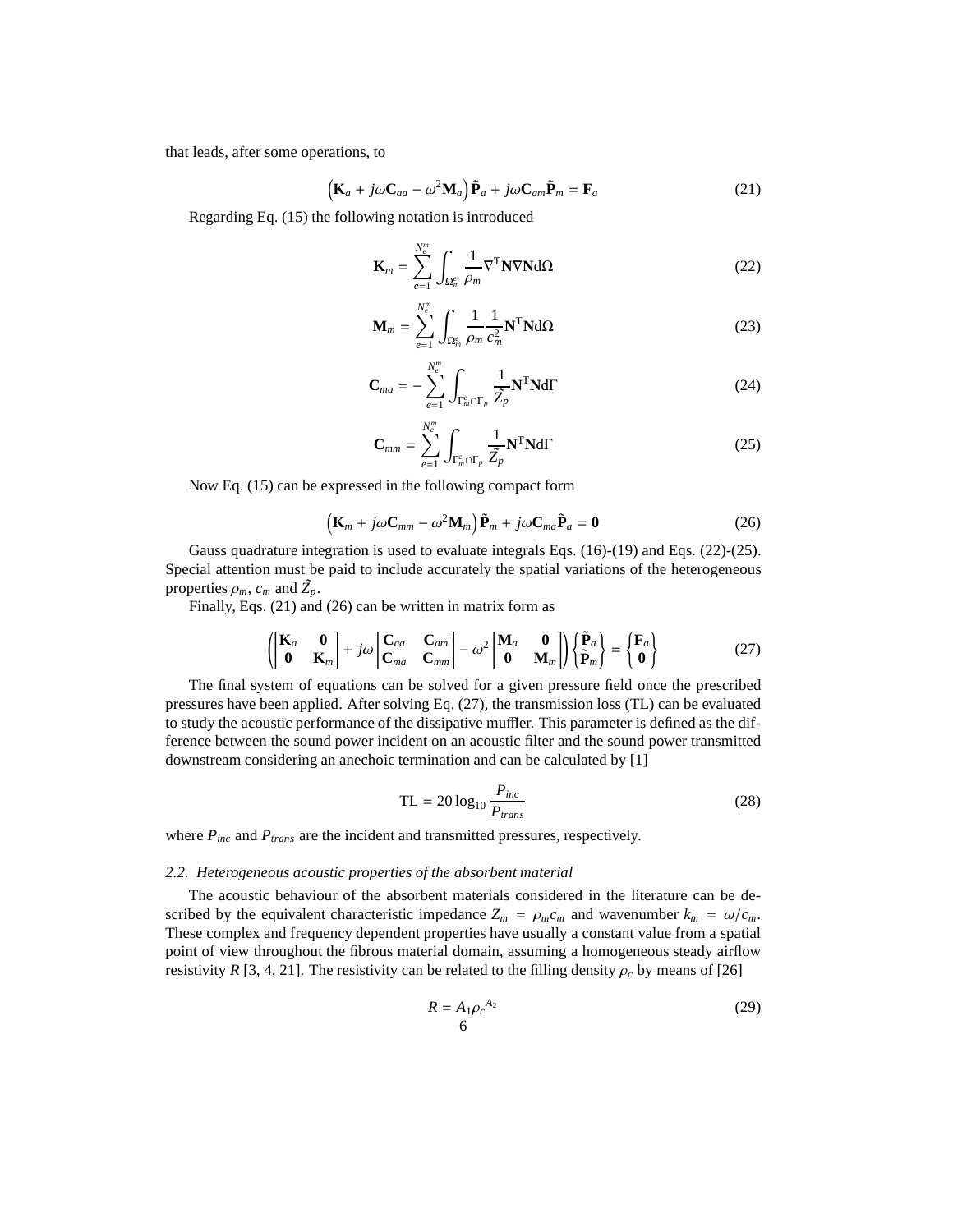where the values  $A_1$  and  $A_2$  are independent of the filling density and can be obtained, for a given absorbent material, by a least squares fitting from experimental data. For the absorbent material under consideration (Owens Corning's texturized Advantex fiber glass roving) the values  $A_1 = 1.316074$  and  $A_2 = 1.782163$  are taken into account [4, 27] with *R* and  $\rho_c$  in SI units.

Although  $\rho_c$  is usually assumed to be constant in the bibliography, strong heterogeneities can be found in practical applications. During the manufacturing process of automotive dissipative mufflers, meaningful variations in the filling density can be produced causing a change in the steady airflow resistivity of the absorbent material. Also, the flow of soot particles [17] can induce spatial modifications of the material properties. In this investigation, a coordinatedependent linear function  $\rho_c(x) = ax + b$  is assumed to simulate the variation of the filling density along the main axial direction of the muffler. Eq. (29) leads then to a coordinate-dependent resistivity  $R(x)$ , and a modified version of the homogeneous models of earlier studies [3, 4, 21, 27, 28] is obtained, where the characteristic impedance and wavenumber of the heterogeneous absorbent material are expressed as follows,

$$
\frac{Z_m(x)}{Z_0} = \left[ \left( 1 + 0.09534 \left( \frac{f \rho_0}{R(x)} \right)^{-0.754} \right) + j \left( -0.08504 \left( \frac{f \rho_0}{R(x)} \right)^{-0.732} \right) \right]
$$
(30)

$$
\frac{k_m(x)}{k_0} = \left[ \left( 1 + 0.16 \left( \frac{f \rho_0}{R(x)} \right)^{-0.577} \right) + j \left( -0.18897 \left( \frac{f \rho_0}{R(x)} \right)^{-0.595} \right) \right]
$$
(31)

with  $Z_0 = \rho_0 c_0$  being the characteristic impedance of the air and f the frequency. Therefore, the introduction of spatial variations in the filling density leads finally to heterogeneity associated with  $R$ ,  $Z_m$  and  $k_m$ .

## *2.3. Acoustic impedance of the perforated duct*

As it was shown in the work of Kirby and Cummings [19], the acoustic impedance of the perforated duct in presence of homogeneous absorbent material strongly depends on the acoustic properties of the fibrous dissipative medium backing the perforations. In this investigation, the equivalent characteristic impedance  $Z_m$  and wavenumber  $k_m$  are coordinate-dependent and therefore the expression used in earlier works [3, 4] for the acoustic impedance of the perforations, has been redefined here to introduce the heterogeneity of the absorbent material, giving

$$
\tilde{Z}_p(x) = Z_0 \frac{\left(0.006 + jk_0 \left(t_p + 0.425 d_h \left(1 + \frac{Z_m(x)}{Z_0} \frac{k_m(x)}{k_0}\right) F(\sigma)\right)\right)}{\sigma} \tag{32}
$$

where  $d_h$  denotes the hole diameter,  $t_p$  the thickness,  $\sigma$  the porosity, and  $F(\sigma)$  a factor that takes into account the interaction between perforations [29]. Here,  $F(\sigma)$  is obtained as the average value of Ingard's and Fok's corrections, denoted  $F_I(\sigma)$  and  $F_F(\sigma)$ , respectively. Ingard's function is given by

$$
F_I(\sigma) = 1 - 0.7\sqrt{\sigma} \tag{33}
$$

and Fok's correction is calculated as

$$
F_F(\sigma) = 1 - 1.41\sqrt{\sigma} + 0.34\left(\sqrt{\sigma}\right)^3 + 0.07\left(\sqrt{\sigma}\right)^5\tag{34}
$$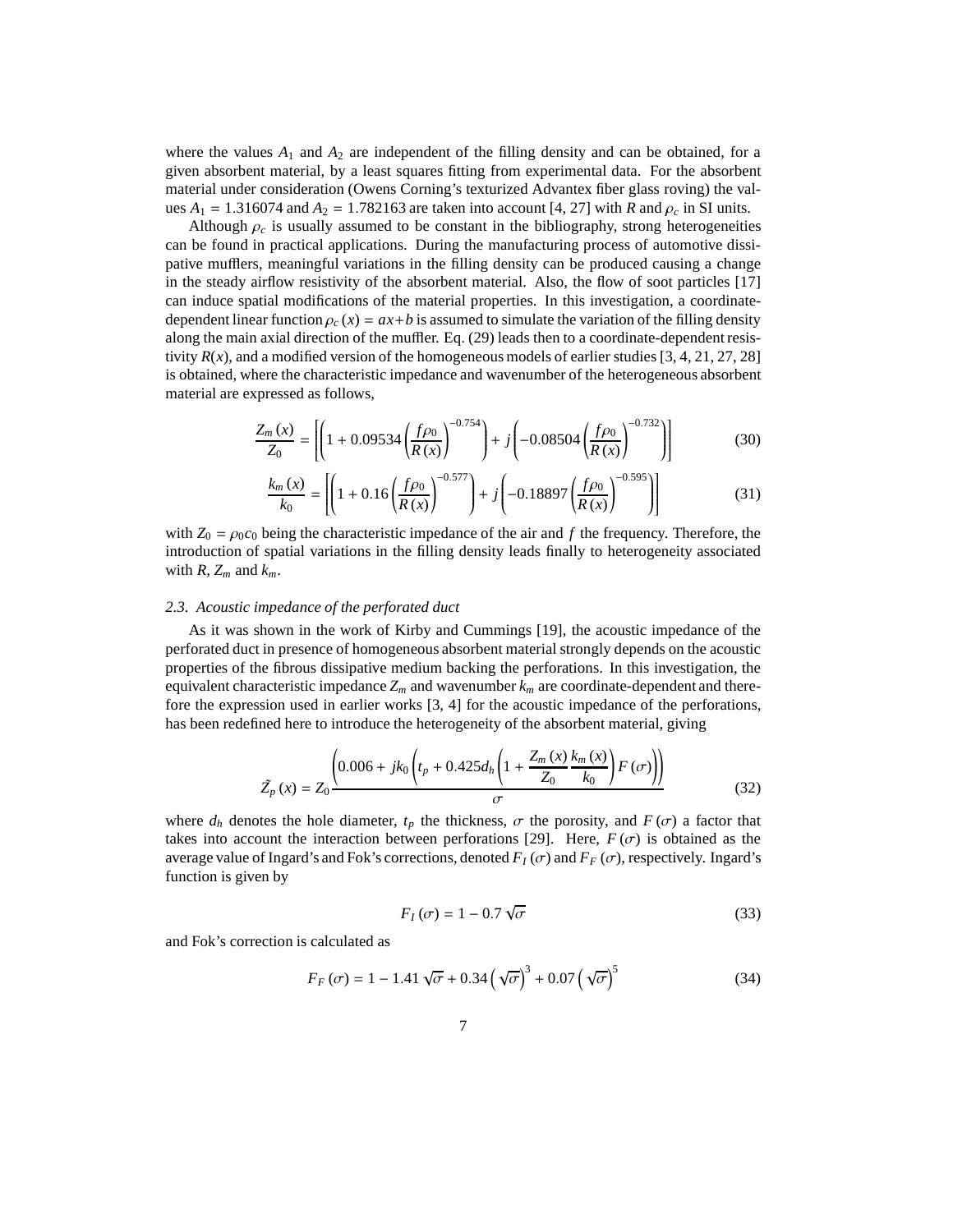#### *2.4. Segmentation method*

To validate the proposed finite element approach, a comparison between the results given by the implemented procedure and calculations obtained by a segmentation method is carried out. As can be seen in Figure 2, in this method [16, 30] the heterogeneous absorbent material is divided into N regions with lengths  $L_1$ ,  $L_2$ , ...,  $L_N$  and the associated homogeneous filling densities are evaluated by

 $\sqrt{2}$ 

$$
\tilde{\rho}_{cj} = (\rho_{cj} + \rho_{cj+1})/2, \qquad \text{for } j = 1, 2, ..., N
$$
\n(35)



Figure 2: Sketch of the perforated dissipative silencer with heterogeneous absorbent material associated with the segmentation method.

After evaluating  $\tilde{\rho}_{c_j}$ , the resistivity of each segment is given by Eq. (29). The equivalent complex density  $\rho_{m_j}$  and speed of sound  $c_{m_j}$  associated with segment *j* can be obtained from Eqs. (30) and (31). Similarly, the acoustic impedance of the perforated duct  $\tilde{Z}_{p_j}$  associated with region  $j$  can be calculated by Eq.  $(32)$ . The results obtained by considering the segmentation procedure have been carried out by the finite element package LMS Virtual.Lab [31].

## **3. Results and discussion**

#### *3.1. Validation*

Figure 3 shows the comparison of the transmission loss (TL) predictions obtained by the implemented procedure as well as those from the segmentation method. The muffler geometry is axisymmetric, and the dimensions of the studied configuration are: central passage radius  $R_1 = 0.0245$  m, outer chamber radius  $R_2 = 0.0822$  m, length of the inlet and outlet ducts  $L_i = L_o = 0.1$  m and length of the absorbent material  $L_m = 0.3$  m (see Figure 2). The perforated duct is characterized by a porosity  $\sigma = 20\%$ , thickness  $t_p = 0.001$  m and hole diameter  $d_h$  = 0.0035 m. In the proposed approach for the heterogeneous absorbent materials, the filling density is assumed to vary according to the function  $\rho_c(x) = -653.333x + 359.333$ . This assumption provides a mean filling density of value  $\rho_c = 196 \text{ kg/m}^3$ . For the segmentation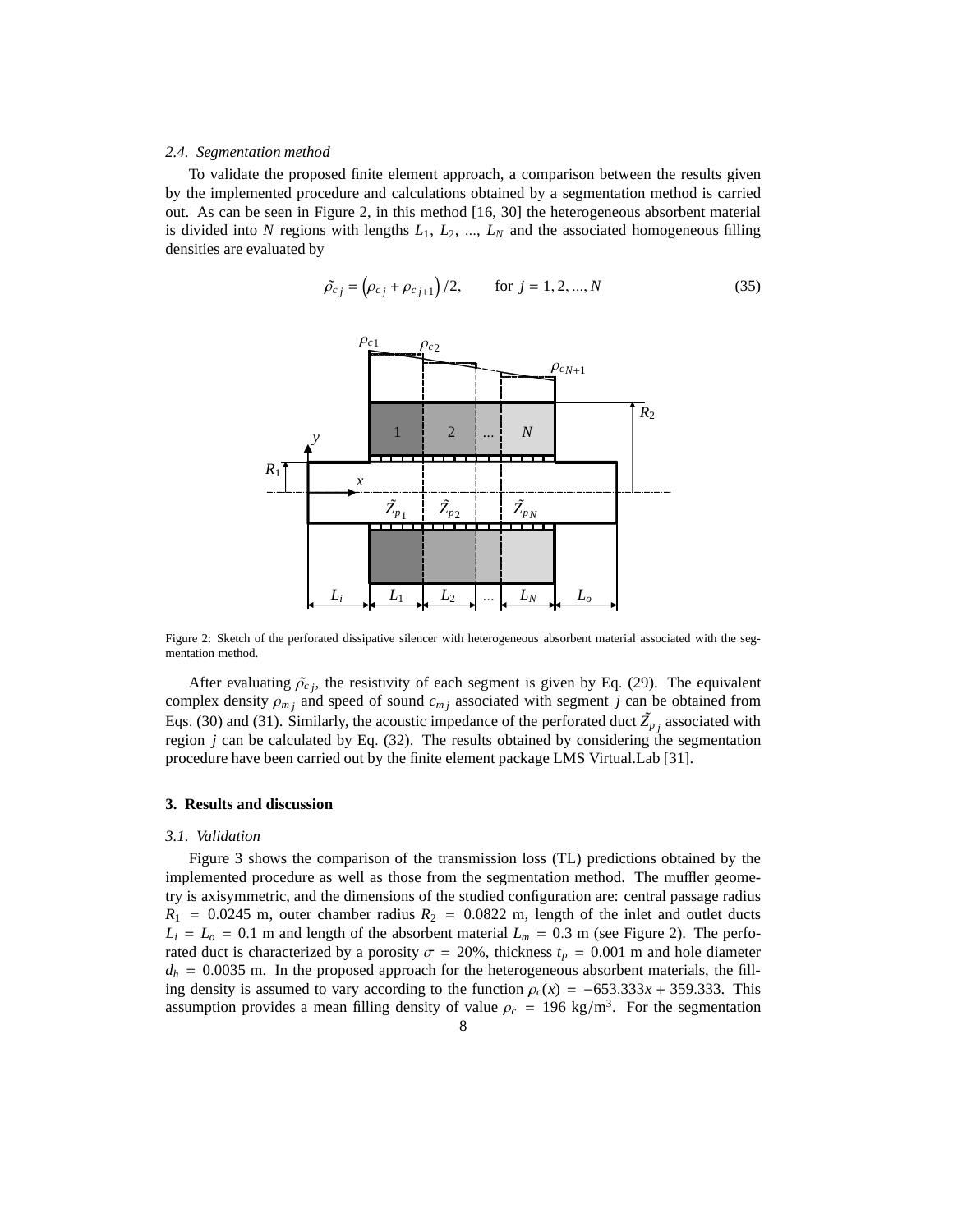method calculations three cases have been computed with 1, 2 and 3 segments, considering a homogeneous absorbent material in each region. Therefore, the case with  $N = 1$  corresponds to a perforated dissipative muffler with homogeneous absorbent material. The lengths of segments and the associated filling densities for the three cases are shown in Table 1. In the segmentation method predictions and the proposed approach results as well, the fibrous material total mass is constant with a value of 1.137 kg. The axisymmetric finite element mesh for the studied muffler consists of eight-noded quadratic quadrilateral elements with an approximate size of 0.01 m. For the maximum frequency of interest, 3200 Hz, the acoustic wavelength is about 0.1 m. Therefore the finite element mesh includes 10 elements per wavelength, which is sufficiently accurate for the transmission loss predictions. As can be seen in Figure 3, all the curves exhibit a reasonable agreement at low frequencies, where the attenuation of the muffler is mainly dictated by reactive phenomena [1]. In the mid and high frequency range, considerable differences between the implemented procedure results and the segmentation method predictions with 1 segment (homogeneous absorbent material) can be observed. At 1310 Hz the difference is about 10% (approximately 6 dB). By increasing the number of segments, the results provided by the segmentation approach exhibit a convergence to the proposed method and the discrepancies are gradually lower. For  $N = 3$ , some slight differences are still detected between the results obtained by the proposed approach and the segmentation procedure.

|   | Length $(m)$ |                   |      | Filling density $\left(\frac{kg}{m^3}\right)$ |             |             |
|---|--------------|-------------------|------|-----------------------------------------------|-------------|-------------|
|   |              | $\mathcal{L}_{2}$ | Lз   | $\rho_{c1}$                                   | $\rho_{c2}$ | $\rho_{c3}$ |
|   | 0.30         |                   |      | 196                                           |             |             |
|   | 0.15         | 0.15              |      | 245                                           | 147         |             |
| 3 | 0. IO        | 0.10              | 0.10 | 2613                                          | 196         | 130 7       |



Table 1: Lengths of the segments and the associated filling density.

Figure 3: TL of perforated dissipative silencer:  $\dots$ , segmentation method,  $N = 1$ ;  $\dots$ , segmentation method,  $N = 2$ ;  $\overline{\phantom{m}}$ , segmentation method,  $N = 3$ ;  $\overline{\phantom{m}}$ , implemented procedure.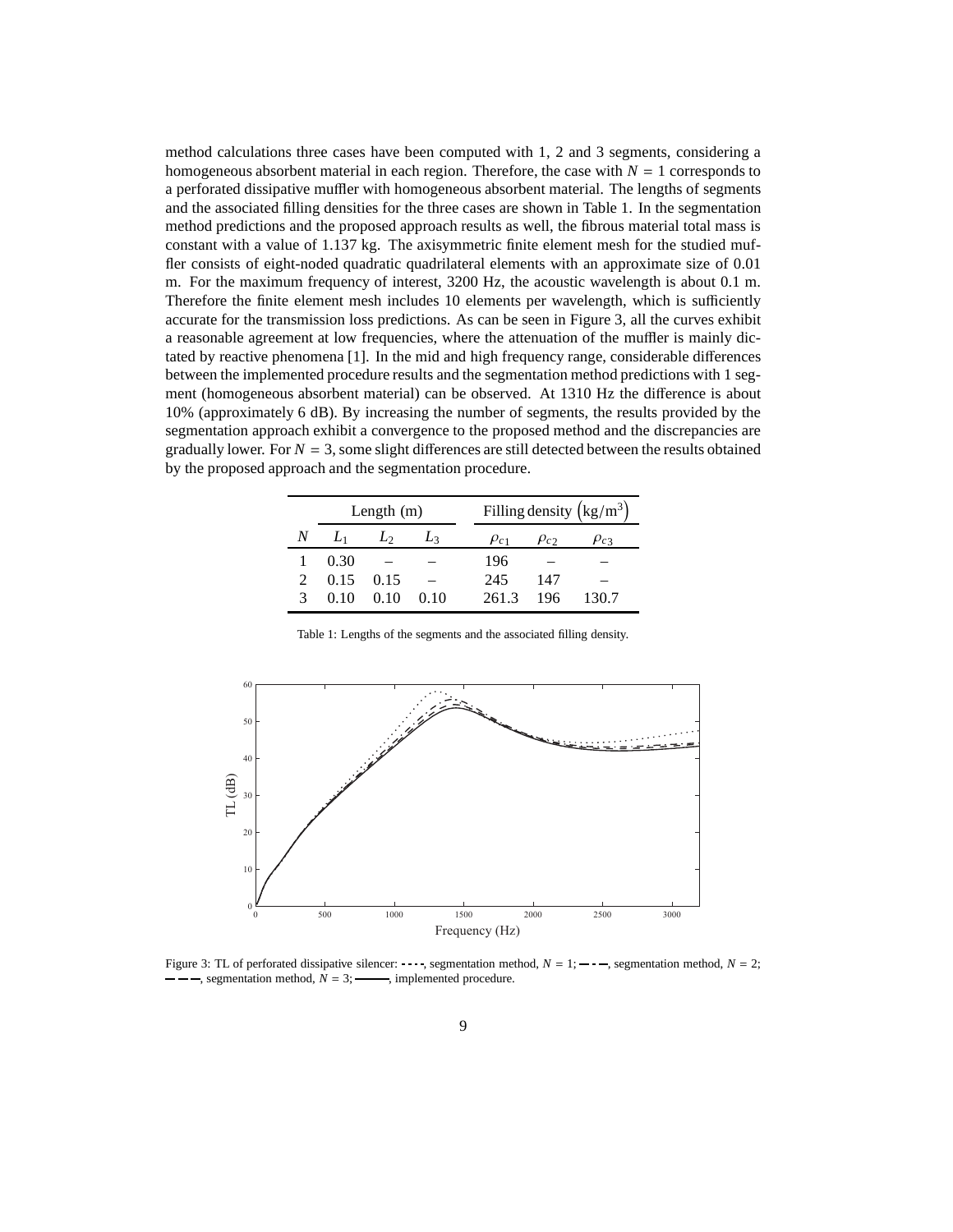#### *3.2. E*ff*ect of the filling density*

Figure 4 presents the effect of the filling density on the acoustic attenuation of perforated dissipative mufflers. The results have been obtained by applying the proposed approach presented in this work (heterogeneous material with continuously varying filling density) and the segmentation method with  $N = 1$  as well (homogeneous absorbent material case). The values  $\rho_c = 90 \text{ kg/m}^3$ ,  $\rho_c = 166.7 \text{ kg/m}^3$  and  $\rho_c = 196 \text{ kg/m}^3$  are considered for the geometry analyzed in the previous figure. In the segmentation method calculations these values represent the constant filling densities within the outer dissipative chamber  $\Omega_m$ , while in the implemented procedure they denote the mean filling densities. In this latter case, the axial distributions are given by  $\rho_c(x) = -300x + 165$ ,  $\rho_c(x) = -555.733x + 305.653$  and  $\rho_c(x) = -653.333x + 359.333$ , respectively. The perforated duct is characterized by  $\sigma = 20\%$ ,  $t_p = 0.001$  m and  $d_h = 0.0035$ m. As can be observed in Figure 4, for all the considered filling densities, the transmission loss curves associated with the proposed approach (heterogeneous material) are clearly different from those obtained by the segmentation method (homogeneous material), even when the comparison is carried out with the same total mass of absorbent material. Therefore, the impact of the material heterogeneity on the sound attenuation is remarkable, which justifies the approach presented in the current investigation. As the filling density increases, the two approaches show higher discrepancies between them. Also, it can be seen that, with higher filling densities, the transmission loss predictions obtained by the two approaches are increased at mid to high frequencies, and the resonant peaks are shifted to lower frequencies. At very low frequencies, an opposite trend appears, that is, higher filling densities tend to reduce the acoustic attenuation.



Figure 4: TL of perforated dissipative silencer:  $-$ , heterogeneous material;  $\cdots$ ,  $\rho_c = 90 \text{ kg/m}^3$ , homogeneous material;  $-\cdots$ ,  $\rho_c = 166.7 \text{ kg/m}^3$ , heterogeneous material;  $+ + +$ ,  $\rho_c = 166.7 \text{ kg/m}^3$ , homogeneous material;  $-\frac{1}{\rho_c} = 196 \text{ kg/m}^3$ , heterogeneous material; o o o,  $\rho_c = 196 \text{ kg/m}^3$ , homogeneous material.

#### *3.3. E*ff*ect of the perforated duct porosity*

The influence of the perforated duct porosity is analyzed in Figure 5, where the values  $\sigma$  = 5%,  $\sigma$  = 10% and  $\sigma$  = 20% have been considered while keeping  $t_p$  = 0.001 m and  $d_h$  = 0.0035 m. As in the latter case, the transmission loss curves have been obtained by applying the proposed approach as well as the segmentation method with  $N = 1$  in order to assess the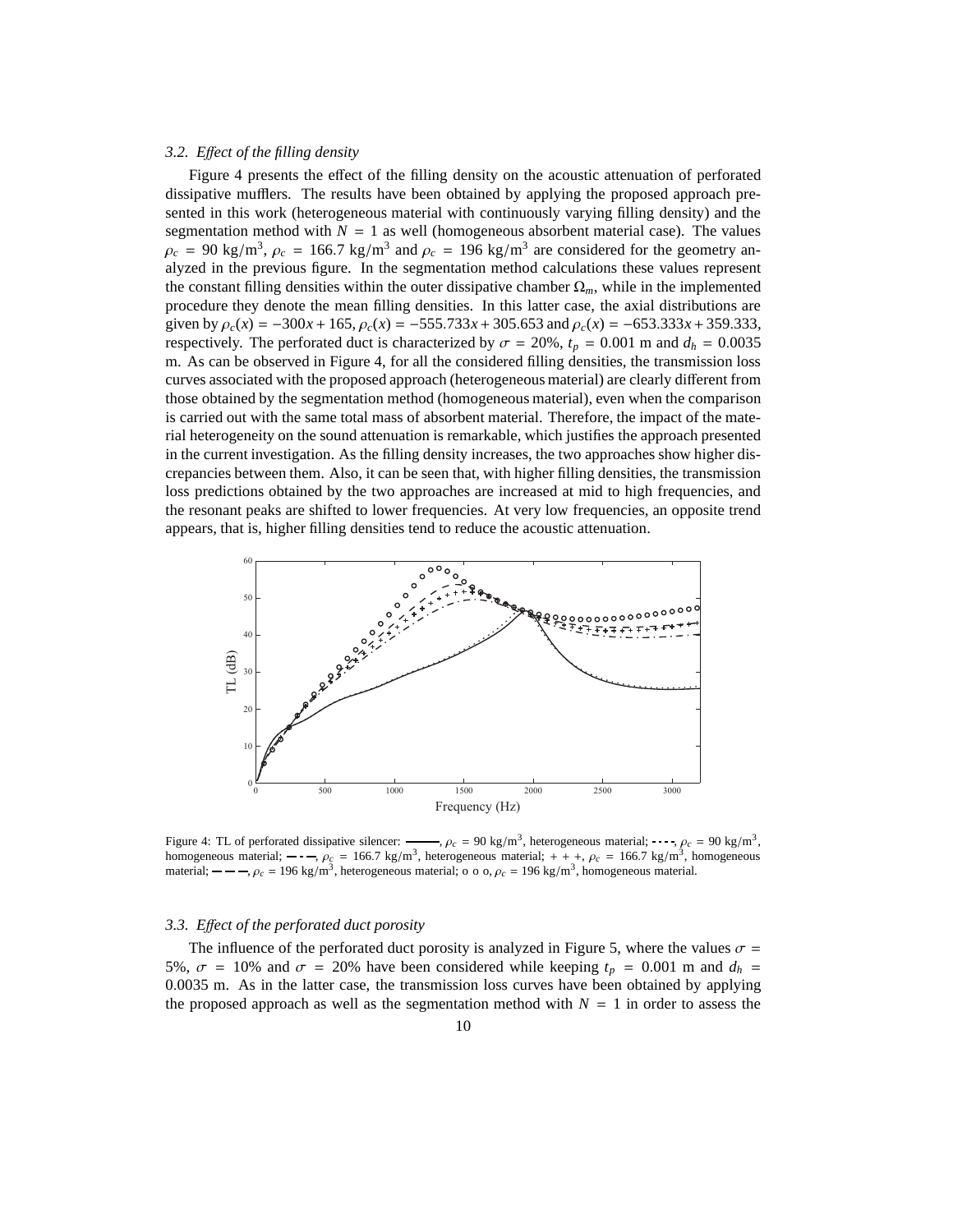impact of heterogeneities within the outer dissipative chamber. The absorbent material used for the calculations has a filling density  $\rho_c$  of 196 kg/m<sup>3</sup>. This value is constant in the segmentation method (homogeneous material) and, for the heterogeneous one, provides the mean density in the implemented procedure. In this latter case (heterogeneous absorbent material) the axial variation of the filling density is defined by  $\rho_c(x) = -653.333x + 359.333$ . As can be seen, for all the considered porosities, the two approaches exhibit a reasonable agreement at low frequencies, while at mid to high frequencies significant discrepancies appear between them. For a particular porosity, these differences between the heterogeneous model and the homogeneous predictions over the frequency range considered in the computations can be associated with the influence of the material properties in the three-dimensional wave propagation. The influence of the material interacts with the acoustic behaviour of the perforated surface and the geometrical dimensions of the muffler, and therefore the sound attenuation phenomena are dictated by a high number of parameters. These complexities hinder a straightforward interpretation of all the details depicted in the attenuation curves. However, some clear general trends are found. Figure 5 shows that, by increasing the porosity of the perforated duct, the acoustic performance of the dissipative silencers is considerably improved at high frequencies since more sound attenuation is generated within the absorbent material. In addition, the resonant peaks are shifted to high frequencies due to the decrease of the mass reactance. At low frequencies, higher porosities lead to slightly lower transmission loss.



Figure 5: TL of perforated dissipative silencer:  $\rightarrow$ ,  $\sigma = 5\%$ , heterogeneous material;  $\rightarrow$ ,  $\sigma = 5\%$ , homogeneous material;  $-\cdot$ ,  $\sigma$  = 10%, heterogeneous material; + + +,  $\sigma$  = 10%, homogeneous material;  $-\cdot$ ,  $\sigma$  = 20%, heterogeneous material; o o o,  $\sigma = 20\%$ , homogeneous material.

## **4. Conclusions**

A finite element approach has been developed to predict the acoustic behaviour of perforated dissipative mufflers with non-homogeneous properties. The heterogeneities of the absorbent material have been modelled by introducing a spatial variation of its filling density, that leads, through the steady airflow resistivity, to coordinate-dependent acoustic properties such as the equivalent complex density and the speed of sound. Therefore, the usual calculation of the finite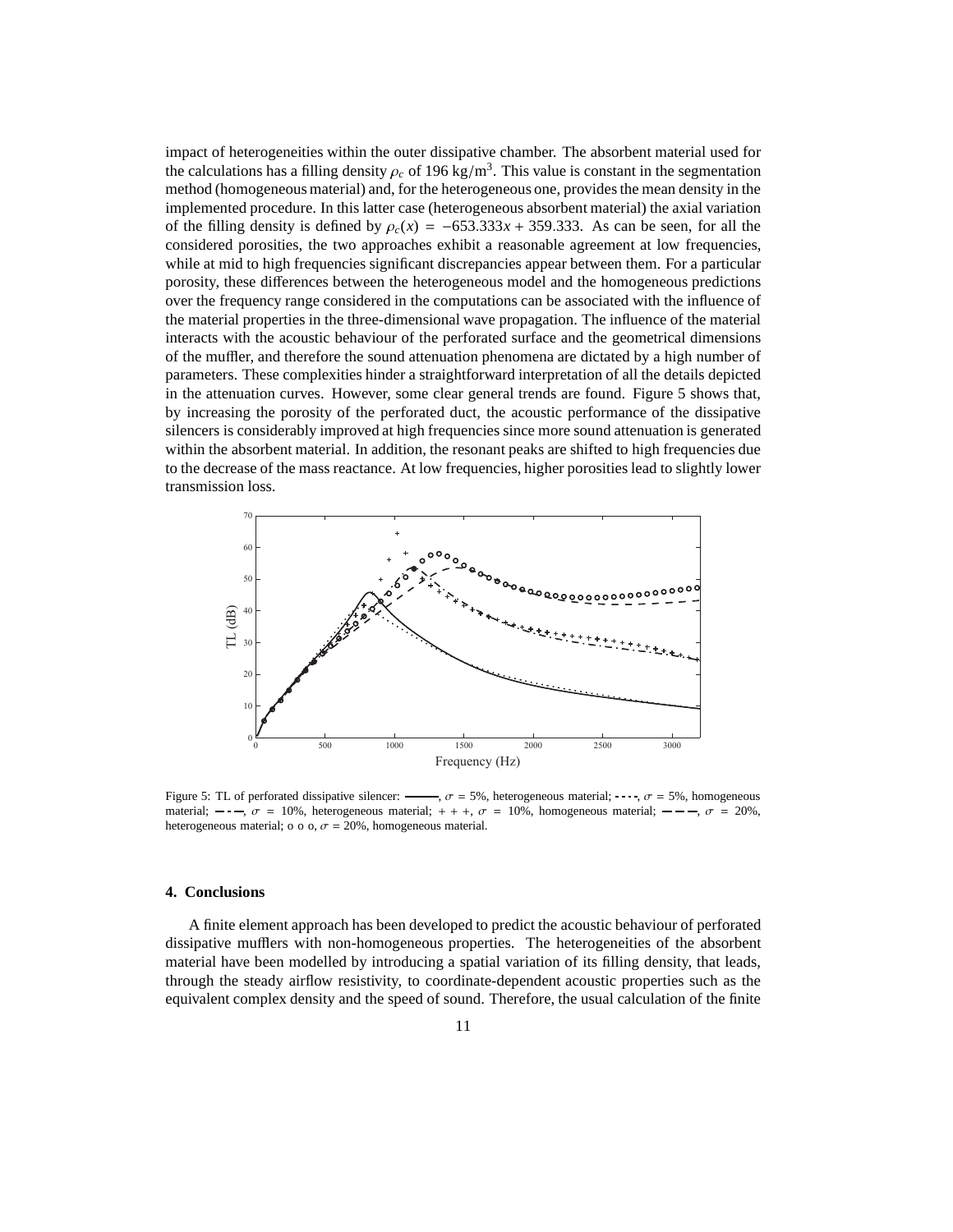element matrices has been modified to include these equivalent heterogeneous acoustic properties. In addition, the coupling between the central passage and the dissipative outer chamber has been carried out considering a perforated surface. Since the acoustic impedance of the perforations in the presence of a backing porous medium strongly depends on the acoustic properties of the fibrous material, additional features have been implemented in comparison with the models of earlier studies. Specifically, the perforated acoustic impedance models normally used in the bibliography have been modified to introduce the spatial influence of the heterogeneous properties of the fibrous material.

To validate the numerical approach, the results provided by the proposed technique have been compared with a segmentation method that considers a sequence of homogeneous regions within the outer chamber, showing a good agreement for increasing number of segments. Although the calculations exhibit some discrepancies, particularly when a reduced number of regions is considered, a suitable convergence to the proposed approach has been found for the selected configuration under analysis as the number of segments increases. Finally, a study has been presented to assess the influence of the heterogeneity, the filling density and the porosity of the perforated duct on the sound attenuation of the dissipative mufflers.

## **5. Acknowledgments**

The authors gratefully acknowledge the financial support of Ministerio de Ciencia e Innovación and the European Regional Development Fund by means of the projects DPI2007-62635 and DPI2010-15412.

#### **6. References**

- [1] M. L. Munjal, Acoustics of Ducts and Mufflers, Wiley-Interscience, Nueva York, 1987.
- [2] A. Selamet, M. B. Xu, I. J. Lee, N. T. Huff, Dissipative expansion chambers with two concentric layers of fibrous materials, International Journal of Vehicle Noise and Vibration 1 (2005) 341–357.
- [3] F. D. Denia, A. G. Antebas, A. Selamet, A. M. Pedrosa, Acoustic characteristics of circular dissipative reversing chamber mufflers, Noise Control Engineering Journal 59 (2011) 234–246.
- [4] F. D. Denia, A. Selamet, F. J. Fuenmayor, R. Kirby, Acoustic attenuation performance of perforated dissipative mufflers with empty inlet/outlet extensions, Journal of Sound and Vibration 302 (2007) 1000–1017.
- [5] C. I. J. Young, M. J. Crocker, Prediction of transmission loss in mufflers by the finite element method, Journal of the Acoustical Society of America 57 (1975) 144–148.
- [6] K. S. Peat, K. L. Rathi, A finite element analysis of the convected acoustic wave motion in dissipative silencers, Journal of Sound and Vibration 184 (1995) 529–545.
- [7] T. W. Wu, Boundary Element Acoustics, WIT Press, Southampton, 2000.
- [8] J. Galindo, J. R. Serrano, F. J. Arnau, P. Piqueras, High-frequency response of a calculation methodology for gas dynamics based on Independent Time Discretisation, Mathematical and Computer Modelling 50 (2009) 812–822.
- [9] Z. L. Ji, Boundary element acoustic analysis of hybrid expansion chamber silencers with perforated facing, Engineering Analysis with Boundary Elements 34 (2010) 690–696.
- [10] F. Piscaglia, A. Montorfano, G. Ferrari, G. Montenegro, High resolution central schemes for multi-dimensional non-linear acoustic simulation of silencers in internal combustion engines, Mathematical and Computer Modelling 54 (2011) 1720–1724.
- [11] Y. Kagawa, T. Yamabuchi, A. Mori, Finite element simulation of an axisymmetric acoustic transmission system with a sound absorbing wall, Journal of Sound and Vibration 53 (1977) 357–374.
- [12] A. Craggs, A finite element method for modelling dissipative mufflers with a locally reactive lining, Journal of Sound and Vibration 54 (1977) 285–296.
- [13] R. Kirby, Transmission loss predictions for dissipative silencers of arbitrary cross section in the presence of mean flow, Journal of the Acoustical Society of America 114 (2003) 200–209.
- [14] R. Kirby, A comparison between analytic and numerical methods for modelling automotive dissipative silencers with mean flow, Journal of Sound and Vibration 325 (2009) 565–582.